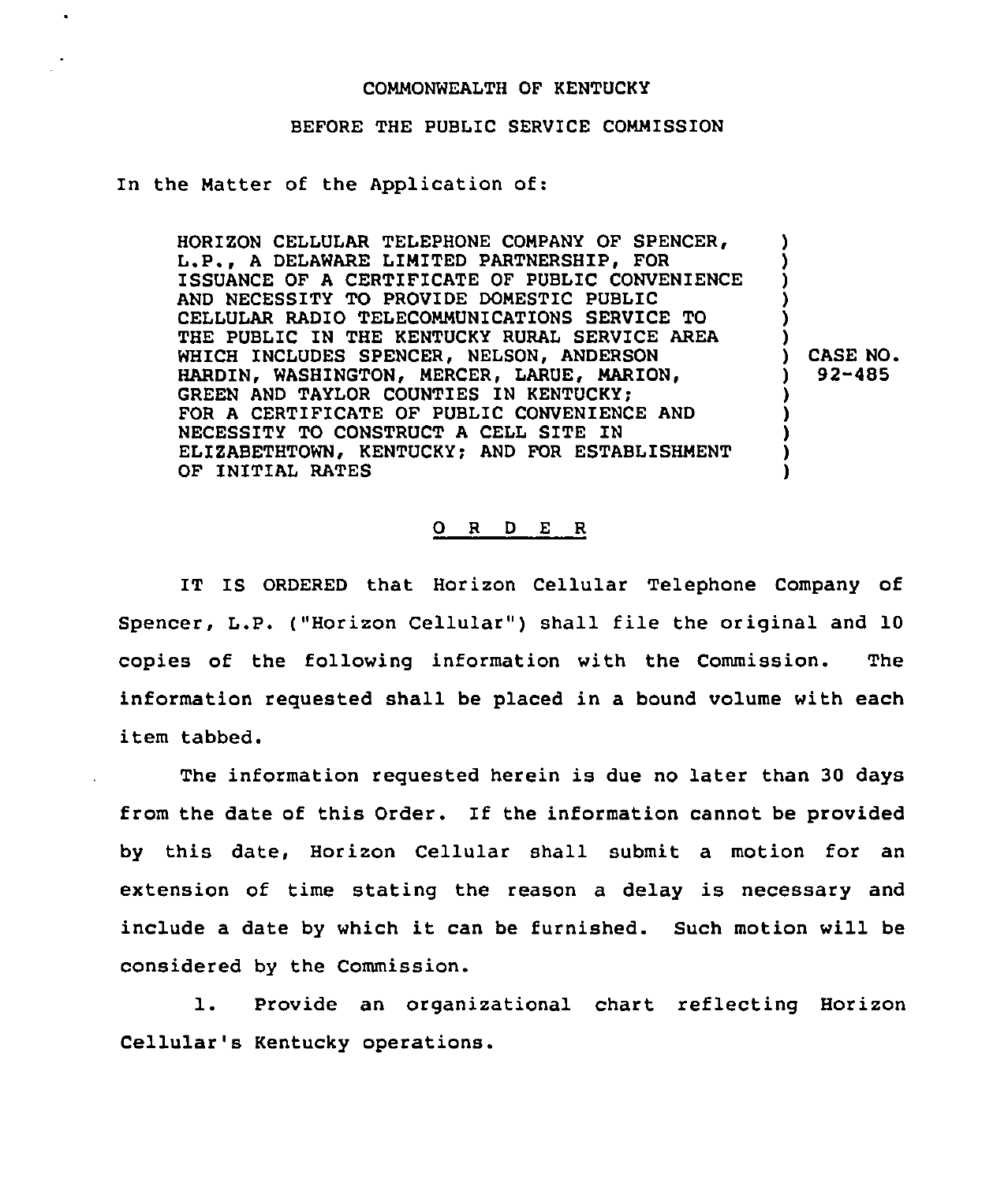2. State the complete business name under which Horizon Cellular will operate in RSA  $#4$ .

3. Provide a drawing, stamped and sealed by a professional engineer registered in Kentucky, of the tower Horizon Cellular intends to utilize.

4. Refer to Original Page 12, Heading F. Explain the practice of not accepting customers' orders more than 60 days before the service would start.

5. Refer to Original Page No. 16. Add the following language at the end of Section 3.3:

> Acceptance by the Commission of the liability provisions contained in this tariff does not constitute its determination that the limitation of liability imposed by the company should be upheld in a court of law, but the recognition that, as it is the duty of the courts to adjudicate negligence claims and rights to recover damages therefor, so it is the duty of the courts to determine the validity of the exculpatory provisions of this tariff.

6. Refer to Original Page 27, first sentence of Section 3.14(a). Five days advance notice is required for nonpayment of bills before customer service can be disconnected.

7. Refer to Original Page 27, next to the last sentence of Section 3.14(a). Commission regulations do not authorize any minimum disconnect period for nonpayment of bills. Upon payment of indebtedness by customer, service must be restored promptly.

8. Refer to Original Page 27, last sentence of Section 3.14(a). This sentence should be deleted because this should be adjudicated in the courts.

 $-2-$